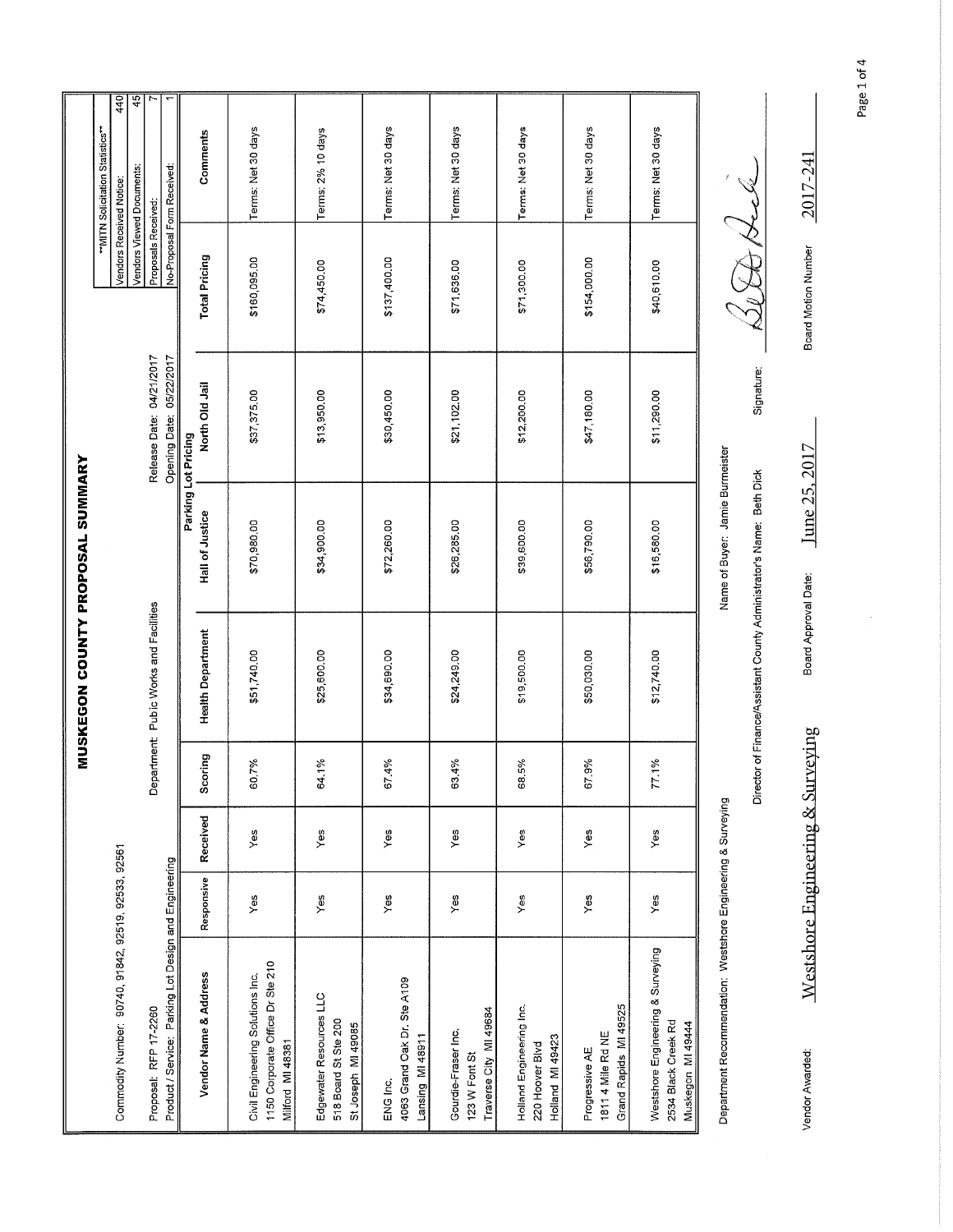| <b>MUSKEGON COUNTY PROPOSAL SUMMARY</b>                                                  |                            |                                         |                                 |                          |  |                            |  |  |  |
|------------------------------------------------------------------------------------------|----------------------------|-----------------------------------------|---------------------------------|--------------------------|--|----------------------------|--|--|--|
|                                                                                          |                            | ** MITN Solicitation Statistics**       |                                 |                          |  |                            |  |  |  |
| Commodity Number: 90740, 91842, 92519, 92533, 92561                                      |                            | 440<br>Vendors Received Notice:         |                                 |                          |  |                            |  |  |  |
|                                                                                          |                            | Vendors Viewed Documents:<br>45         |                                 |                          |  |                            |  |  |  |
| Proposal: RFP 17-2260                                                                    |                            | Department: Public Works and Facilities |                                 | Release Date: 04/21/2017 |  | Proposals Received:        |  |  |  |
| Product / Service: Parking Lot Design and Engineering                                    |                            |                                         |                                 | Opening Date: 05/22/2017 |  | No-Proposal Form Received: |  |  |  |
|                                                                                          |                            | <b>Health Department</b>                |                                 |                          |  |                            |  |  |  |
| <b>Vendor Name &amp; Address</b>                                                         | Preliminary<br>Engineering | Final Design &<br><b>Bid Assistance</b> | Construction<br><b>Services</b> | <b>Total</b>             |  | <b>Comments</b>            |  |  |  |
| Civil Engineering Solutions Inc.<br>1150 Corporate Office Dr Ste 210<br>Milford MI 48381 | \$27,900,00                | \$8,900.00                              | \$14,940.00                     | \$51,740.00              |  |                            |  |  |  |
| Edgewater Resources LLC<br>518 Board St Ste 200<br>St Joseph MI 49085                    | \$9,900,00                 | \$1,750,00                              | \$13,950,00                     | \$25,600,00              |  |                            |  |  |  |
| ENG Inc.<br>4063 Grand Oak Dr. Ste A109<br>Lansing MI 48911                              | \$12,635,00                | \$2,020.00                              | \$20,035.00                     | \$34,690.00              |  |                            |  |  |  |
| Gourdie-Fraser Inc.<br>123 W Font St<br>Traverse City MI 49684                           | \$9.194.00                 | \$5 135.00                              | \$9,920.00                      | \$24,249.00              |  |                            |  |  |  |
| Holland Engineering Inc.<br>220 Hoover Blvd<br>Holland MI 49423                          | \$6,900.00                 | \$3,300,00                              | \$9,300.00                      | \$19,500.00              |  |                            |  |  |  |
| Progressive AE<br>1811 4 Mile Rd NE<br>Grand Rapids MI 49525                             | \$10,175.00                | \$17,965,00                             | \$21,890.00                     | \$50,030.00              |  |                            |  |  |  |
| Westshore Engineering & Surveying<br>2534 Black Creek Rd<br>Muskegon MI 49444            | \$6,915,00                 | \$1,290.00                              | \$4,535.00                      | \$12,740.00              |  |                            |  |  |  |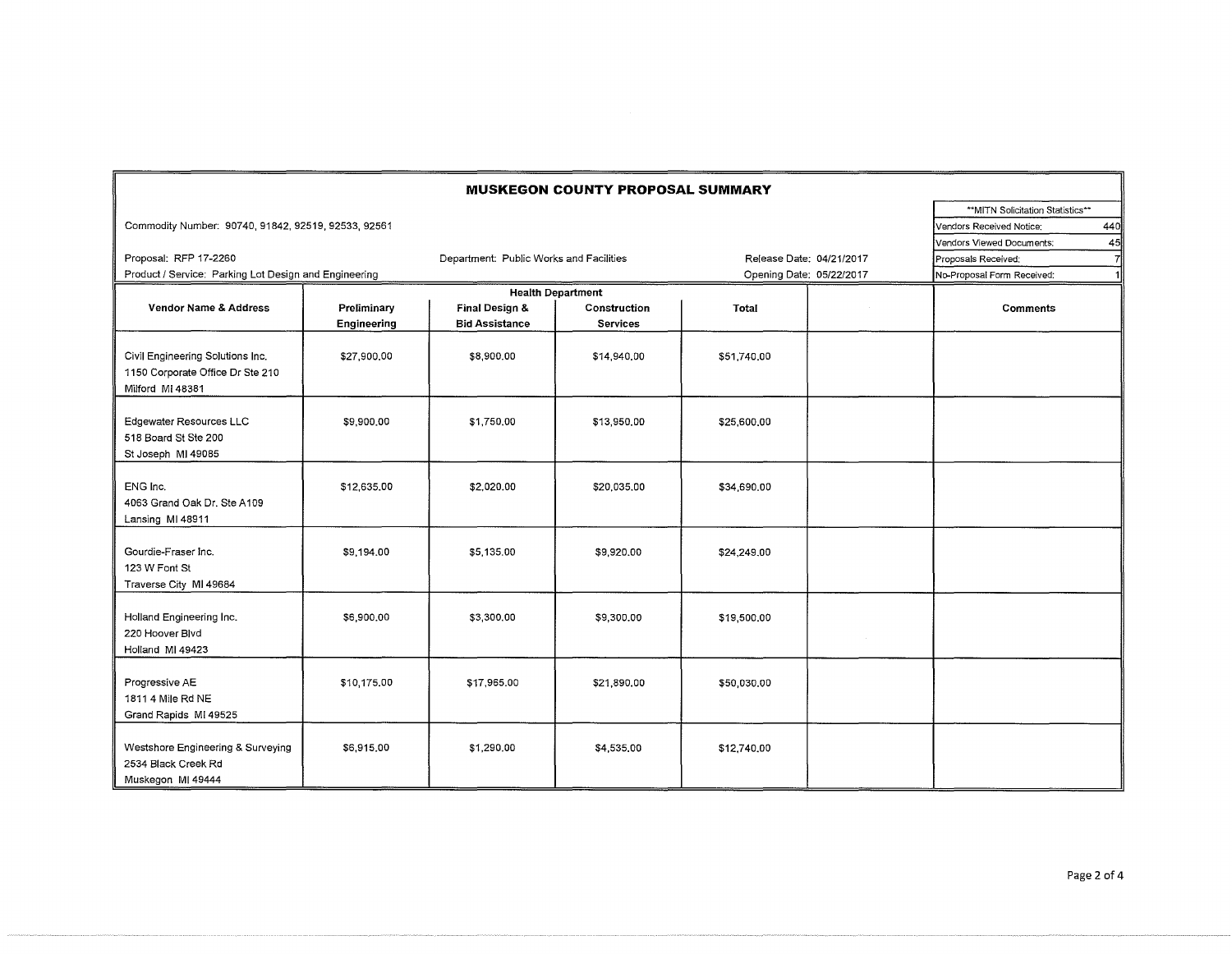|                                                                                          |                                  |                                         | <b>MUSKEGON COUNTY PROPOSAL SUMMARY</b> |                          |  |                            |                |
|------------------------------------------------------------------------------------------|----------------------------------|-----------------------------------------|-----------------------------------------|--------------------------|--|----------------------------|----------------|
|                                                                                          | **MITN Solicitation Statistics** |                                         |                                         |                          |  |                            |                |
| Commodity Number: 90740, 91842, 92519, 92533, 92561                                      | Vendors Received Notice:         | 440                                     |                                         |                          |  |                            |                |
|                                                                                          |                                  |                                         |                                         |                          |  | Vendors Viewed Documents:  | 45             |
| Proposal: RFP 17-2260                                                                    |                                  | Department: Public Works and Facilities |                                         | Release Date: 04/21/2017 |  | Proposals Received:        | $\overline{7}$ |
| Product / Service: Parking Lot Design and Engineering                                    |                                  |                                         |                                         | Opening Date: 05/22/2017 |  | No-Proposal Form Received: | $\mathbf{1}$   |
|                                                                                          |                                  |                                         |                                         |                          |  |                            |                |
| <b>Vendor Name &amp; Address</b>                                                         | Preliminary                      | Final Design &                          | <b>Hall of Justice</b><br>Construction  | Total                    |  | <b>Comments</b>            |                |
|                                                                                          | Engineering                      | <b>Bid Assistance</b>                   | <b>Services</b>                         |                          |  |                            |                |
| Civil Engineering Solutions Inc.<br>1150 Corporate Office Dr Ste 210<br>Milford MI 48381 | \$37,500,00                      | \$10,180,00                             | \$23,300.00                             | \$70,980,00              |  |                            |                |
| Edgewater Resources LLC<br>518 Board St Ste 200<br>St Joseph MI 49085                    | \$14,000.00                      | \$2,300.00                              | \$18,600.00                             | \$34,900,00              |  |                            |                |
| ENG Inc.<br>4063 Grand Oak Dr. Ste A109<br>Lansing MI 48911                              | \$23,210.00                      | \$2,540.00                              | \$46,510.00                             | \$72,260.00              |  |                            |                |
| Gourdie-Fraser Inc.<br>123 W Font St<br>Traverse City MI 49684                           | \$10,406.00                      | \$4,125.00                              | \$11,754.00                             | \$26,285.00              |  |                            |                |
| Holland Engineering Inc.<br>220 Hoover Blvd<br>Holland MI 49423                          | \$12,000.00                      | \$5,500,00                              | \$22,100.00                             | \$39,600.00              |  |                            |                |
| Progressive AE<br>1811 4 Mile Rd NE<br>Grand Rapids MI 49525                             | \$14,585.00                      | \$19,915.00                             | \$22,290.00                             | \$56,790.00              |  |                            |                |
| Westshore Engineering & Surveying<br>2534 Black Creek Rd<br>Muskegon MI 49444            | \$7,740,00                       | \$1,410,00                              | \$7,430.00                              | \$16,580.00              |  |                            |                |